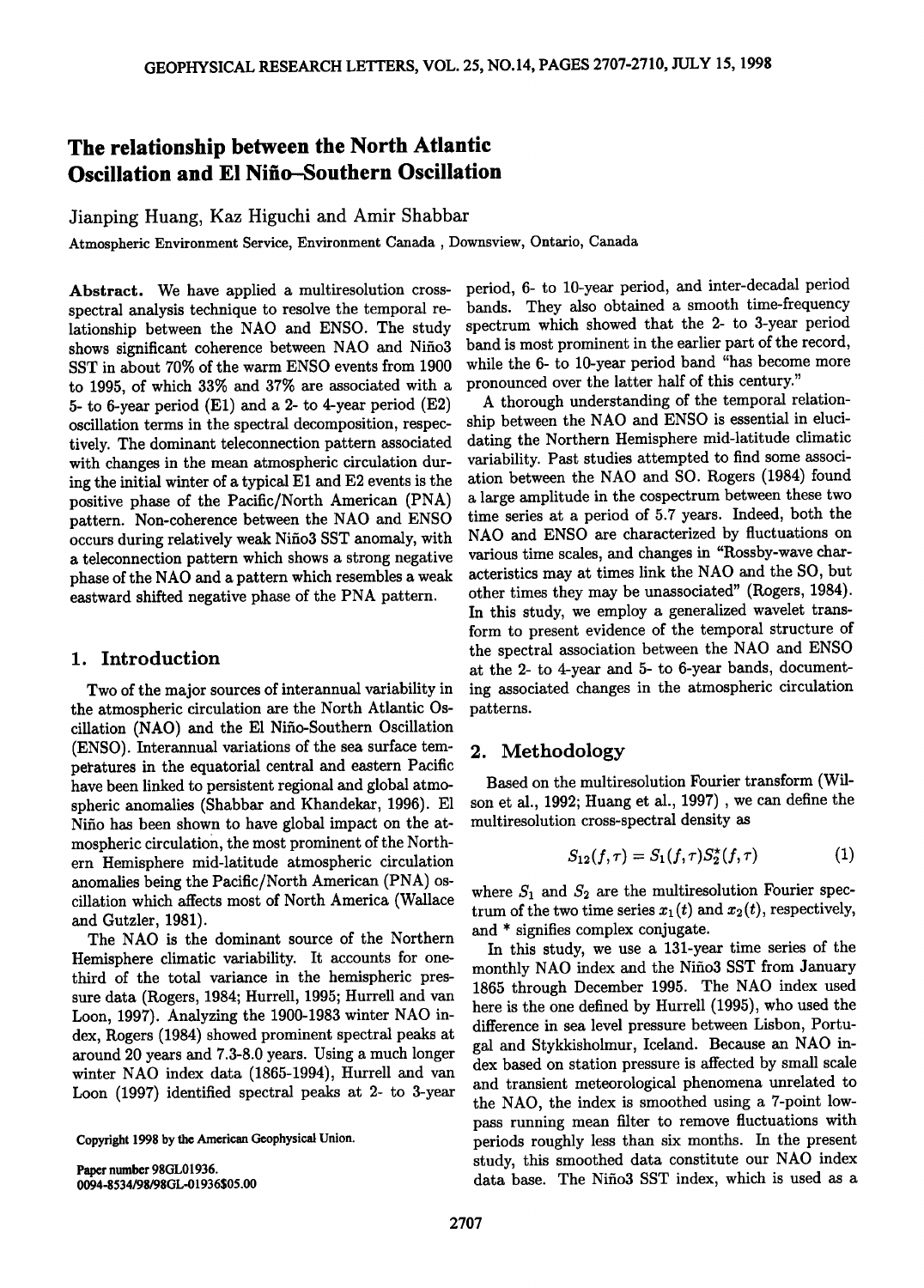



Figure 1. The amplitude of multiresolution crossspectrum between the NAO and the Niño3 SST indices. as a function of period and time. The solid lines enclose regions of statistical significance greater than the 95% confidence level. The dashed lines indicate 2- to 4- year and 5- to 6-year period bands.

measure of the amplitude of an ENSO event, is defined as the monthly SST averaged over the eastern half of the tropical Pacific  $(5^{\circ}S - 5^{\circ}N, 90^{\circ}W - 150^{\circ}W)$ . The index used here is the version prepared by Kaplan et al. (1998) which originally came from the U.K. Meteorological Office. The SST index is updated from 1991 to 1995 using data from NCEP, NOAA in Washington D.C..

#### 3. Results and Discussion

Figure 1 shows the amplitude of multiresolution crossspectrum between the time series of the NAO index and the Niño3 SST as a function of period and time. The procedure for calculating statistical significance



is based on comparing theoretical wavelet spectra for white and red noise with those from the Monte Carlo results (Torrence and Compo, 1998). Consistent with Rogers (1984) result of the cospectral relationship at a period of 5.7 years, Fig. 1 shows a cross-coherence be-



Figure 2. (a) Composite NAO index associated with the coherent year (square) and the incoherent year (asterisk). The index is shown from October of the ENSO onset year to September of the following year. (b) Same as in (a) but for Niño3 SST.

Figure 3. (a) Composite 500 hPa height anomaly field, in decameters (dams), of the winter (December through March) associated with coherent ENSO year. (b) Same as in (a) but for incoherent ENSO years. (c) t-test of the (a) minus (b) difference field. Colored areas indicate statistical significance greater than 95% confidence level.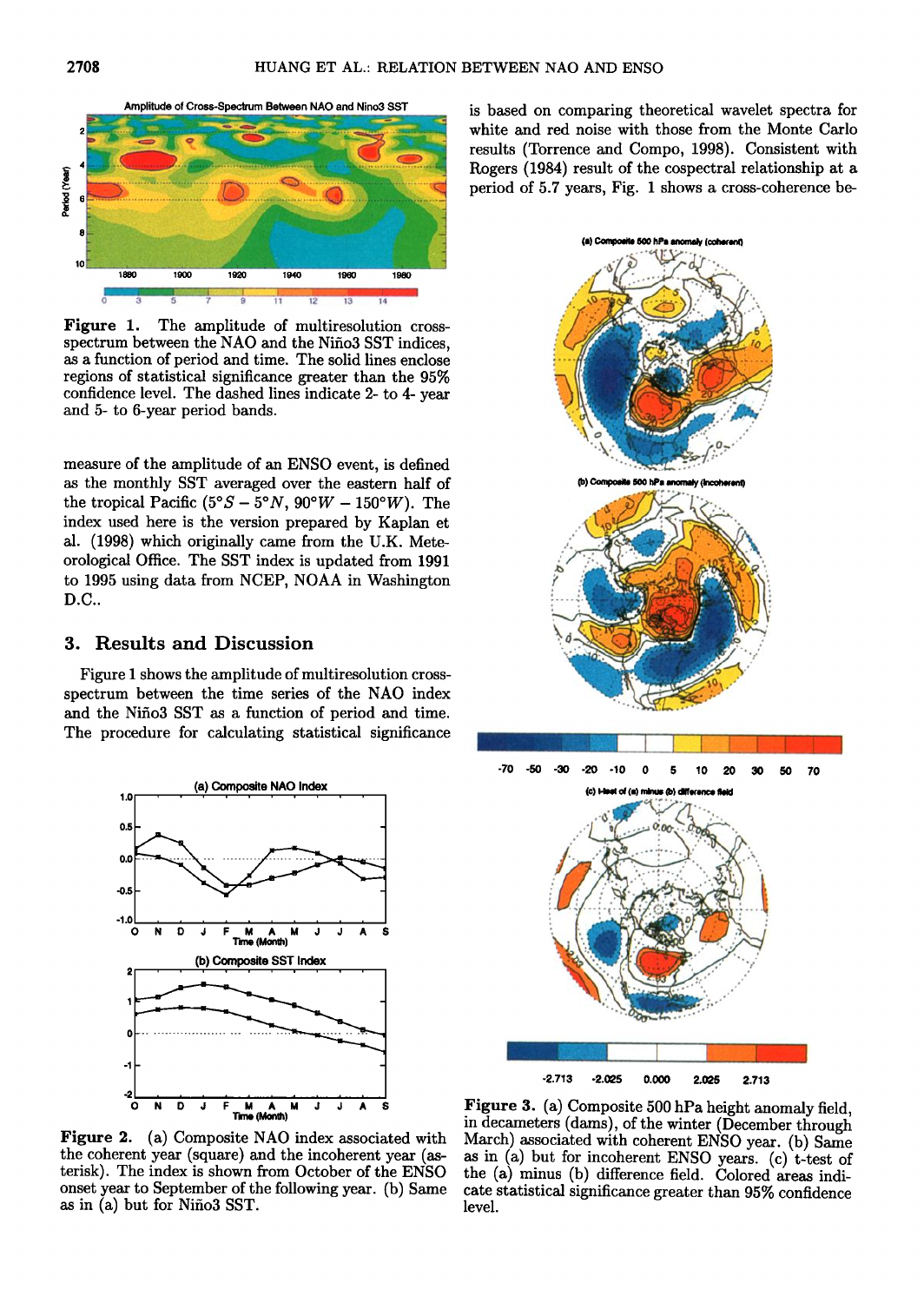**tween the NAO index and the Nifio3 SST index in a 5- to 6-year period band. It is not, however, invariant with respect to time. Statistically significant coherence at this period band is evident during the earlier part of the record, followed by a period of coherence from around 1910 to 1960 enclosing three regions of statistical significance. The association between the NAO and ENSO in this 5- to 6-year band seems to disappear almost completely from 1960 to 1990.** 

**Another period band of the NAO-ENSO association identifiable in Fig. I appears to occur at periods between 2 to 4 years. The association at this 2- to 4-year period band is also not invariant with respect to time. Strong coherence is dominant in this period band during the last 20 years of the 19th century, which is consistent with the existence of a prominent 2- to 3-year periodicity during the earlier part of the NAO index as analyzed by Hurrell and van Loon (1997), as well as from 1960 to 1990. Cross-coherence between the NAO and ENSO at this period band is almost non-existent from around 1900 to 1960, a period during which cross-coherence in the 5- to 6-year period band is rather strong. The flip-flop relationship between these two period bands of the NAO-ENSO association is also evident from the beginning of the record to 1900, as well as from 1960 to 1990. Variability in the 5- to 6-year period band becomes apparent after it diminishes in the 2- to 4-year period band around 1990. All significant coherent events appear to be associated with the moderate to strong ENSO events, resulting in a distinctive pattern in the relationship between the NAO and ENSO to emerge.** 

**The above description of the cross-coherence spectrum suggests an influence of ENSO on the NAO. Further evidence to support this comes from the results obtained by Wang and Wang (1996). In their wavelet analysis of the 124 years (1872-1995) of Darwin sea-level** 

**Table 1. The years in which the NAO mode is co**herent (at the 95% confidence level) or incoherent with **Nifio3 SST during E1 Nifio years since 1900. E1 refers to the years in which the NAO mode is coherent with Nifio3 SST at a period of 5- to 6-year oscillation, while E2 at a period of 2- to 4-year oscillation. E\* denotes**  the years in which the NAO and Niño3 SST are not **coherent.** 

| E1        | E2        | $\mathbf{E}^{\ast}$ |
|-----------|-----------|---------------------|
| 1914-1915 | 1900-1901 | 1905-1906           |
| 1918-1919 | 1902-1903 | 1911-1912           |
| 1939-1940 | 1923-1924 | 1932-1933           |
| 1940-1941 | 1925-1926 | 1946-1947           |
| 1941-1942 | 1930-1931 | 1951-1952           |
| 1953-1954 | 1965-1966 | 1963-1964           |
| 1957-1958 | 1969-1970 | 1976-1977           |
| 1991-1992 | 1972-1973 | 1977-1978           |
| 1993-1994 | 1982-1983 |                     |
|           | 1986-1987 |                     |
| 33.3%     | 37.1%     | 29.6%               |

**pressure (a surrogate for the SO index), they found that the SO is modulated by 3- to 4-year oscillations during the first 30 to 40 years of the record. From around 1910 to 1960, the record shows oscillations in the 5- to 7-year period, with the 5- to 6-year period dominating the 1940-1960 period. The temporal characterization of the spectral structure presented by Wang and Wang (1996) is in overall structural agreement with the NAO-ENSO cross-coherence spectrum.** 

**Listed in Table I are the years in which the NAO mode was coherent (El and E2) and incoherent (E\*) with respect to the Nifio3 SST index during the 27 E1 Nifio events from 1900 to 1995. Years of E1 Nifio events are based on Table 3.1 of Cayan and Webb (1992), which has been updated to 1995. During the 19 (9 of E1 and 10 of E2) E1 Nifio years, which constitute about 70% of the total 27 events since 1900, the NAO and Nifio3 SST indices show significant coherence at the 95% confidence level; but of the remaining 30%, or 8 E1 Nifio years (E\*), they show no coherence. Of the above 19 coherent events, the NAO index is related to the Nifio3 SST index in 9 (33%) of the events at the 5- to 6-year period band (El), and the remaining 10 events (37%) at the 2- to 4-year period band (E2).** 

**Figure 2 shows a composite NAO and Nifio3 SST indices from the onset of the E1 Nifio year to the following year for the coherent (El and E2) and incoherent (E\*) cases. The composite years are obtained from Table 1. For the coherent case (El and E2) the NAO index changes from positive to negative value from about December to January, reaching minimum in February. For the incoherent E1 Nifio years (E\*), the NAO index moves towards negative values from near zero in October and November, reaching a lower minimum than that for the coherent case in February. The negative index value persists for another four months or so for the coherent case, but only about two months for E\* where the index returns to positive value by spring. Figure 2(b) shows Nifio3 SST anomalies associated with coherent and incoherent years. This clearly indicates that the Nifio3 SST is significantly weaker in the incoherent than in coherent years.** 

**Changes in the Nifio3 SST and NAO indices are often accompanied by changes in the atmospheric circulation patterns over the Northern Hemisphere. In order to explore the physical basis for the significant coherence between the NAO and the moderate to strong ENSO events, we compare the composite winter (DJFM, following Hurrell (1995)) 500 hPa height anomalies associated with the coherent (El and E2) and incoherent (E\*) years as shown in Fig. 3. For the coherent case, a set of 5 years from the E1 and E2 columns in Table I are chosen to construct a composite 500 hPa winter anomaly field shown in Fig. 3(a), while all the 5 years since 1946 (beginning of the 500 hPa height data) from the E\* column are used for the incoherent case. The overall qualitative form of the anomaly pattern shown in Fig. 3(a) for the coherent case is relatively indepen-**